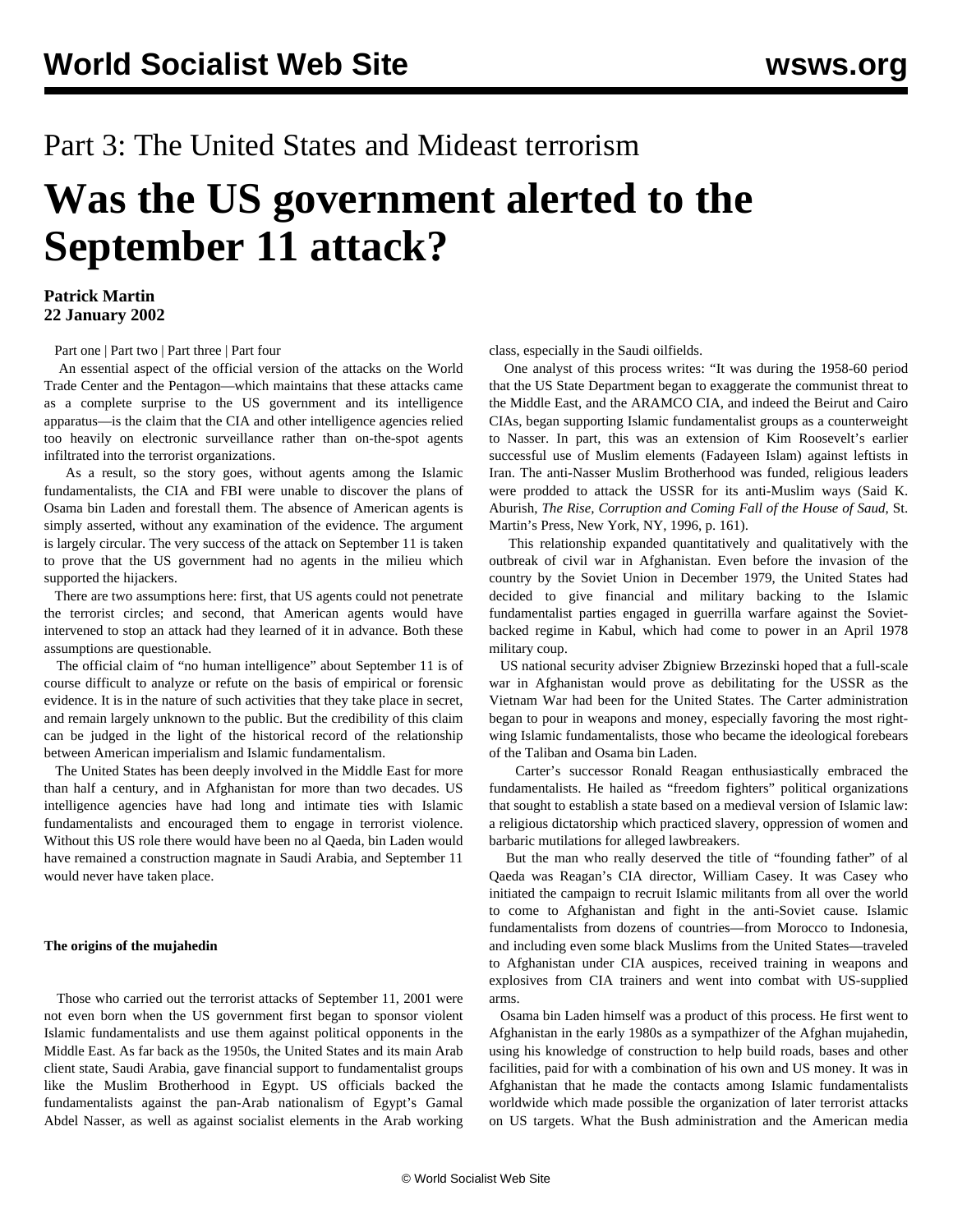today demonize as a global conspiracy of Islamic extremists is thus a Frankenstein monster created by the American government itself.

 This history is well understood by the more conscious strategists for American imperialism. Zbigniew Brzezinski suggested cynically a few years ago that the emergence of al Qaeda was an acceptable price to further US interests in the Middle East and internationally. He told a French newspaper: "Which was more important in world history? The Taliban or the fall of the Soviet empire? A few over-excited Islamists or the liberation of Central Europe and the end of the Cold War?" (Interview with Vincent Javert in *Le Nouvel Observateur*, January 15-21, 1998)

#### **Al Qaeda and the CIA**

 Bin Laden, as is now widely reported, turned against the United States in 1991-92 after the deployment of large numbers of American troops in Saudi Arabia in the course of the Persian Gulf War. The official story is that this marked the end of all contacts between US intelligence agencies and the Islamic fundamentalists who would go on to form al Qaeda.

 Here our analysis necessarily moves into an area where established facts are few and far between, and inference and probability must be relied on. Is it credible that the CIA, after a decade of the most intimate ties with the Afghan mujahedin, was suddenly cut off from all information and unable to determine what its erstwhile protégés were doing?

 The servile American media has never challenged Bush administration, Pentagon or FBI spokesmen on this subject, and one should not hold one's breath until a highly paid American journalist puts his job on the line by asking such questions. But the long-term, close-knit relationship between the CIA and the Afghan mujahedin makes the sudden drying up of all sources of intelligence unlikely.

 The CIA is in the business of knowing its collaborators intimately, and it worked with bin Laden and his supporters and followers for a dozen years. Even today, after a decade of increasing hostilities, those described by US government sources as key bin Laden aides are for the most part drawn from the Egyptian and Saudi Islamic fundamentalists radicalized during the war in Afghanistan. The CIA knew their families, their weaknesses and their vices, and it has never been squeamish about using such information to compromise individuals and secure cooperation with its purposes.

 That is not to say that there was not a real conflict between bin Laden and the US government, or that al Qaeda is simply a front organization. It is not necessary to resort to such a conspiracy theory to reject the claim that the US government had no idea of the plans being laid by the terrorist group. It is the official version which is preposterous and far fetched: the claim that the most extensive and well-financed intelligence apparatus in the world could not make a dent in an organization consisting largely of its former employees.

 Despite the current official mystification, bin Laden & Co. were a far more accessible target than, say, such Stalinist-ruled regimes as North Vietnam or North Korea. The CIA has cultivated sources among the Islamic fundamentalists since the 1950s. Moreover, friendly intelligence services, including at least those of Egypt, Saudi Arabia and Pakistan—to say nothing of Israel—would have had their own contacts as well.

#### **The role of agents provocateurs**

It is critical to consider September 11 in the context of earlier terrorist

attacks on American targets, particularly the 1993 bombing of the World Trade Center and the 1998 bombings of US embassies in Kenya and Tanzania. In both these attacks, it has come to light that American agents provocateurs played a central role. This casts doubt on the claims that US intelligence was unable to penetrate al Qaeda. And it raises the question whether similar agents had some connection to September 11.

 Those charged in the 1993 World Trade Center attack and for a subsequent conspiracy to blow up other targets in New York City were mostly former guerrilla fighters in Afghanistan who entered the United States with the covert assistance of US intelligence agencies. Among them was a former Egyptian intelligence agent and US government informer, Emad Salem, who was identified as a principal instigator of plans to bomb targets in the New York City area.

 Salem and the FBI claimed that he had functioned as an informer in 1991-92 and then again from April 1993 on, but not during the period of the actual organization of the March 1993 bomb blast which killed six people and destroyed the sub-basement area of the twin towers. This was a transparent effort to avoid questions being raised about why the FBI, tipped off by its informant, did nothing to stop the attack.

 In the 1998 events, it was revealed that the US government received advance warning of the Kenya bombing two weeks before it took place. During the trial last year of four men charged in the bombings, defense lawyers were able to demonstrate that US officials did not pass on the warnings to the personnel of the threatened embassies, thus contributing to the high death toll, especially among local civilians who were in or near the facilities at the time of the blasts.

 As with at least one of the warnings about September 11, this information came through the Israeli intelligence service Mossad. Moreover, one of those charged in the Kenya and Tanzania bombings was a former Green Beret sergeant and special warfare instructor, Ali A. Mohamed, another former Egyptian security officer who was brought into the United States under a special CIA program to provide citizenship for key informants. Although Mohamed supposedly turned against the US government because of the 1991 Gulf War, he was still serving as a government informant as late as 1995.

 No doubt most of those who participated in the 1993 World Trade Center bombing, the bombing of US embassies in Kenya and Tanzania in 1998, and similar outrages, were Islamic fundamentalists who believed that they were somehow striking a blow against the US government. But in the murky world of agents, double agents, and agents provocateurs, they may well have been used to serve the purposes of American imperialism, which has utilized terrorist attacks—and above all September 11—as the pretext for carrying out military actions overseas and attacks on democratic rights at home.

 Terrorist attacks on innocent civilians, whatever the motivation or pretext, are politically reactionary. Moreover, because terrorism substitutes the armed action of a tiny minority for a struggle to develop the political consciousness of the masses, it is much easier for imperialist agents to feign sympathy and penetrate and manipulate the organization involved. From this political standpoint, the claim that US intelligence was unable to infiltrate al Qaeda is not believable.

#### **Some curious connections**

 Perhaps the murkiest aspect of September 11 is establishing the actual relationship between bin Laden himself and the US government. He was, of course, a CIA asset for more than a decade. He is one of several dozen sons of a Saudi construction billionaire whose family has longstanding ties to the United States and, in particular, to the family of George W.